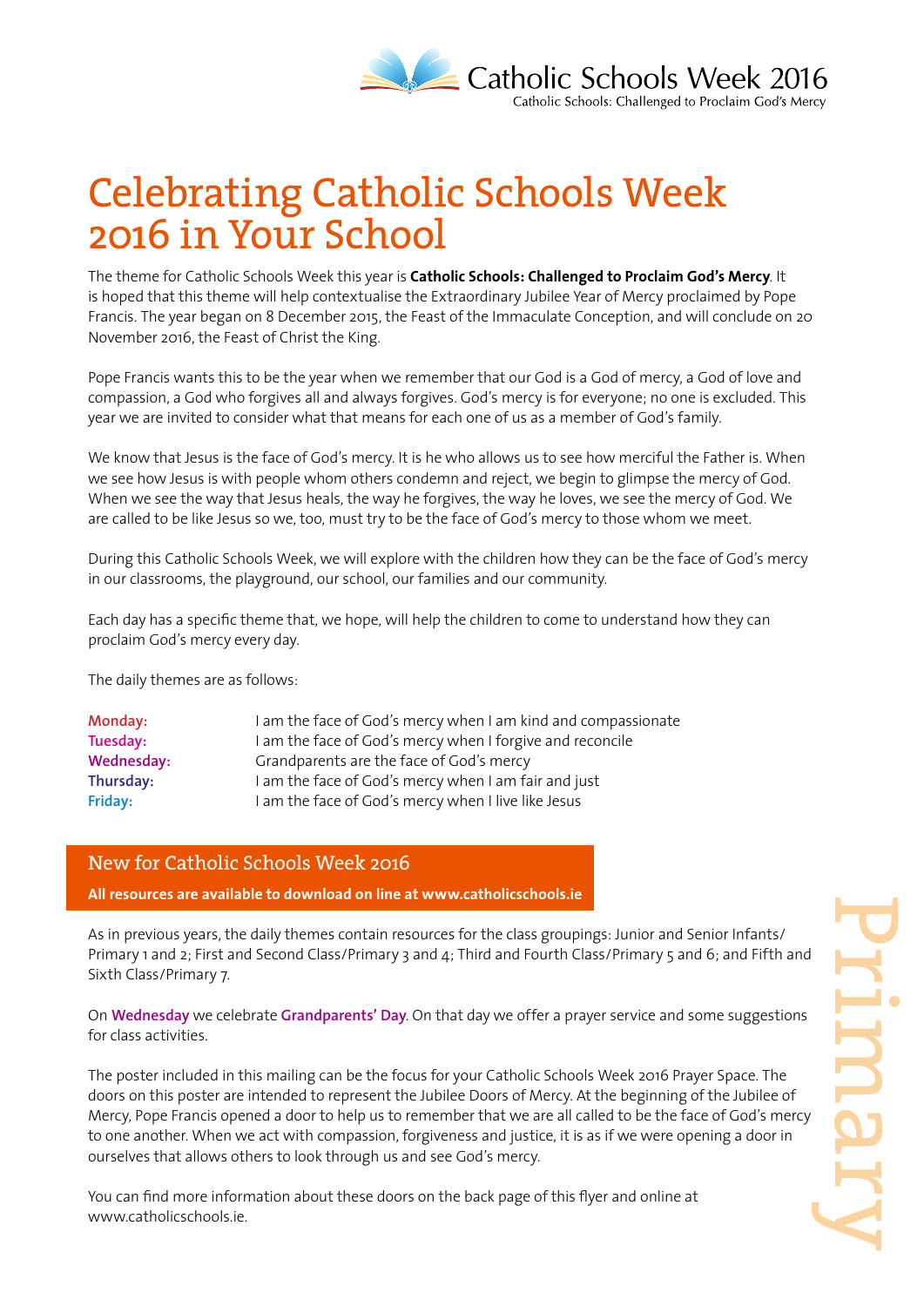

# Thoughts for Each Day

#### I Can Be the Face of God's Mercy

These reflections can be read out loud every day in each classroom or over an intercom system to the whole school community. They can be read by pupils or staff. The spoken reflection might be followed by a short period of Christian meditation.



**Monday:** Today is the first day of Catholic Schools Week 2016. Pope Francis named this year the Jubilee of Mercy and so this week in particular we are challenged to be the face of God's mercy in our school, our community and our world. God knows that we all sin but his mercy shows he will always forgive us and continue to love us no matter what. Today we focus on how we can be the face of God's mercy when we are kind and compassionate. When we are kind to others, we are living as God wants; we are also living how Jesus, through his life, showed us. When we think of others before ourselves, when we share, and when we love those around us, we are the face of God's mercy in our world.

Lord, help us to always be kind and compassionate. Together we pray the prayer that Jesus taught us: *Our Father*



**Tuesday:** Today we are asked to be the face of God's mercy when we forgive and reconcile. Sometimes we do things that hurt others and they may do things that hurt us, but God asks us to forgive those who hurt us and seek forgiveness from the people we hurt. When we forgive, we can all be friends again and in this way we are living as Jesus asked us to.

Lord, help us to be forgiving and compassionate. Together we pray the prayer that Jesus taught us: *Our Father*



**Wednesday:** Today is Grandparents' Day, and we are asked to think about how our grandparents are the face of God's mercy in our world. Our grandparents can play a special role in our lives. They are kind and caring and love us always. They teach us in the ways of faith and guide us on our life journey. In these ways and many more they are the face of God's mercy in our lives.

We thank you Lord for our grandparents, help us to be thankful for all they do and share with us.

Together we pray the prayer that Jesus taught us: *Our Father*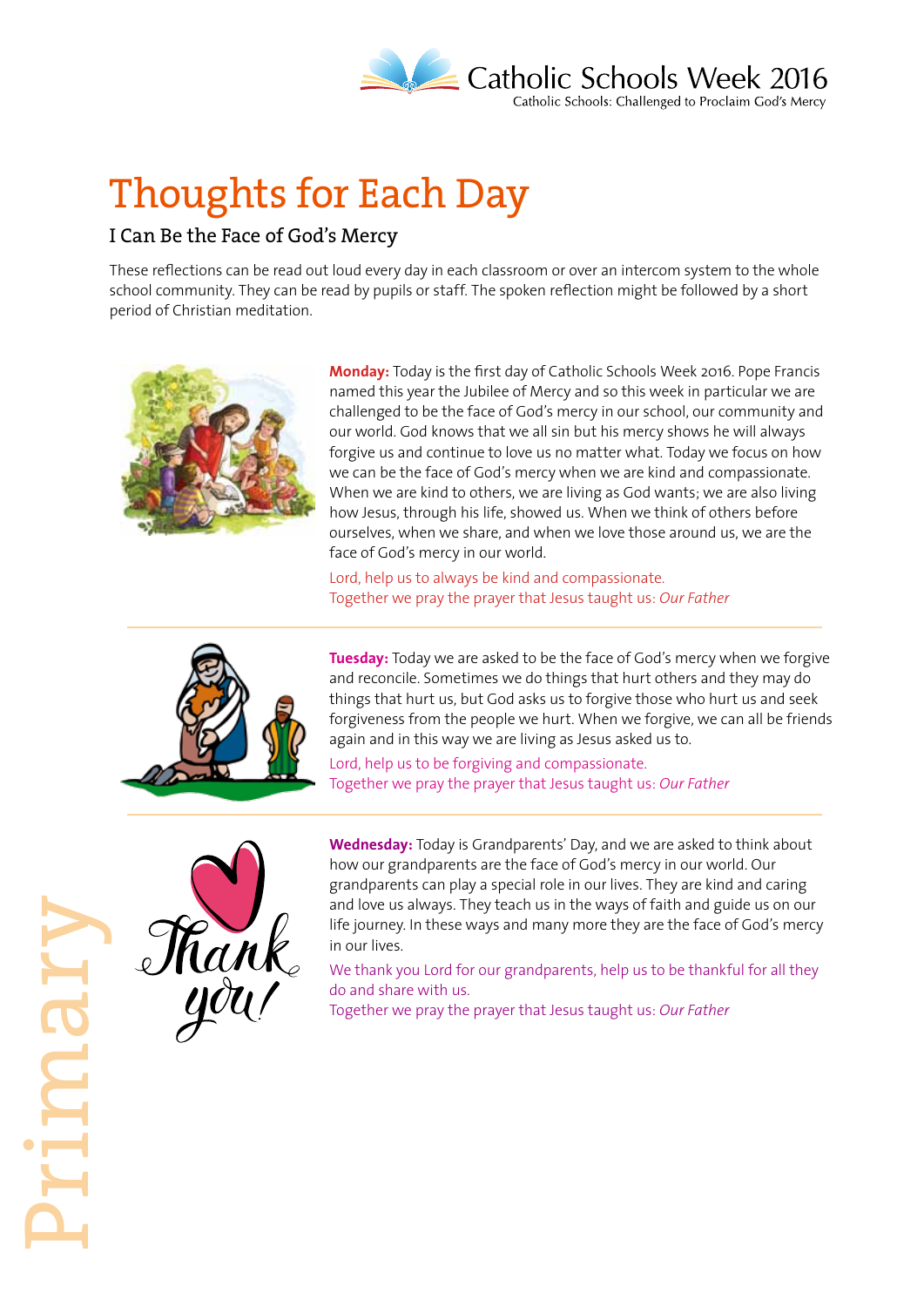



**Thursday:** Today we think about how we can be the face of God's mercy by acting justly and fairly. When we treat others fairly at home, in school and in the community we are acting as Jesus asked us to when he said, 'Act justly and love tenderly'. Many other people in our world live in unjust and unfair conditions – those in war-torn countries, those living through famine or drought and those who are hungry or homeless. These people need others to be the face of God's mercy and seek justice for them.

We pray that we may all work for justice and fairness in our world. Together we pray the prayer that Jesus taught us: *Our Father*



**Friday:** As Catholic Schools Week comes to a close we are asked to think about how we can be the face of God's mercy when we live like Jesus. Trying to live like Jesus can be difficult. He told us to love one another, to be kind and caring and to forgive those who hurt us. Sometimes it is hard to forgive and to always love those around us, but as followers of Jesus we must always try to live as he showed us, and together we can make the world a better place by being like him and being the true face of God's mercy.

Lord, help us to be more like Jesus every day and to be the face of God's mercy alive in our world.

Together we pray the prayer that Jesus taught us: *Our Father*



Primary